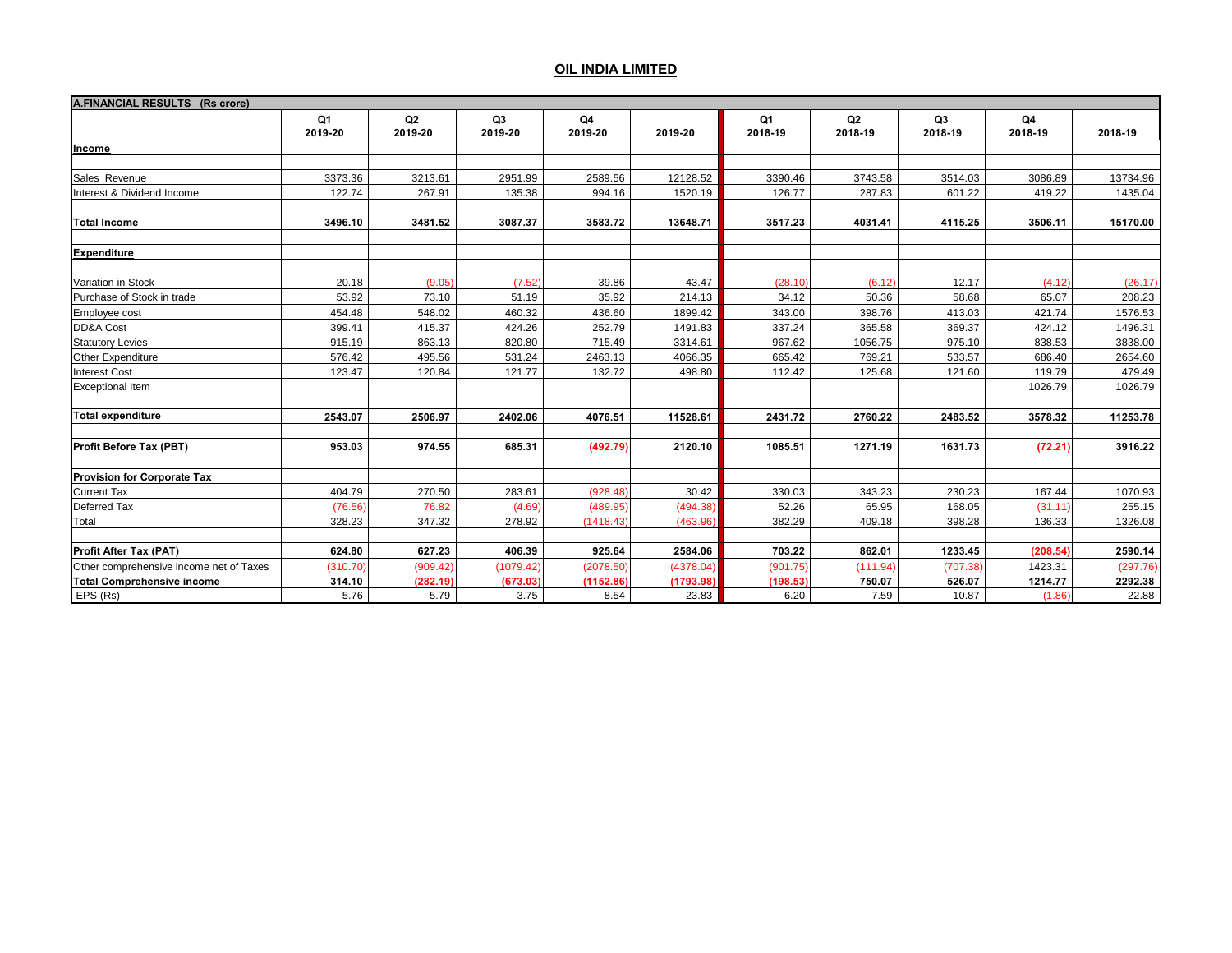| <b>B.PHYSICAL QTY</b> |               |               |                           |               |         |               |               |                           |               |         |
|-----------------------|---------------|---------------|---------------------------|---------------|---------|---------------|---------------|---------------------------|---------------|---------|
|                       | Q1<br>2019-20 | Q2<br>2019-20 | Q <sub>3</sub><br>2019-20 | Q4<br>2019-20 | 2019-20 | Q1<br>2018-19 | Q2<br>2018-19 | Q <sub>3</sub><br>2018-19 | Q4<br>2018-19 | 2018-19 |
| 1. Production         |               |               |                           |               |         |               |               |                           |               |         |
| Crude Oil (MMT)       |               |               |                           |               |         |               |               |                           |               |         |
| - OIL                 | 0.807         | 0.807         | 0.741                     | 0.752         | 3.107   | 0.836         | 0.848         | 0.831                     | 0.776         | 3.292   |
| $-JV$                 | 0.003         | 0.004         | 0.003                     | 0.003         | 0.013   | 0.004         | 0.003         | 0.003                     | 0.003         | 0.014   |
| Condensate            | 0.003         | 0.005         | 0.003                     | 0.003         | 0.014   | 0.004         | 0.004         | 0.004                     | 0.005         | 0.017   |
| Total (incl. JV)      | 0.813         | 0.816         | 0.747                     | 0.758         | 3.134   | 0.844         | 0.855         | 0.838                     | 0.784         | 3.323   |
| Gas (BCM)             |               |               |                           |               |         |               |               |                           |               |         |
| $-$ OII               | 0.680         | 0.704         | 0.664                     | 0.621         | 2.668   | 0.670         | 0.696         | 0.695                     | 0.661         | 2.722   |
| $-JV$                 | 0.032         | 0.043         | 0.034                     | 0.024         | 0.133   | 0.026         | 0.038         | 0.037                     | 0.042         | 0.143   |
| Total (incl. JV)      | 0.712         | 0.747         | 0.697                     | 0.645         | 2.801   | 0.696         | 0.734         | 0.732                     | 0.703         | 2.865   |
|                       |               |               |                           |               |         |               |               |                           |               |         |
| O+OEG (MMT)           | 1.525         | 1.563         | 1.444                     | 1.403         | 5.935   | 1.540         | 1.589         | 1.570                     | 1.487         | 6.188   |
| LPG (TMT)             | 9.293         | 4.310         | 6.893                     | 8.494         | 28.990  | 7.902         | 8.823         | 7.818                     | 9.187         | 33.730  |
| 2.Sales               |               |               |                           |               |         |               |               |                           |               |         |
| Crude Oil (MMT)       |               |               |                           |               |         |               |               |                           |               |         |
| - OIL                 | 0.792         | 0.784         | 0.721                     | 0.743         | 3.040   | 0.804         | 0.826         | 0.808                     | 0.770         | 3.208   |
| $-JV$                 | 0.004         | 0.003         | 0.003                     | 0.003         | 0.013   | 0.004         | 0.003         | 0.003                     | 0.004         | 0.014   |
| Condensate            | 0.002         | 0.003         | 0.002                     | 0.002         | 0.009   | 0.003         | 0.002         | 0.003                     | 0.003         | 0.011   |
| Total (incl. JV)      | 0.798         | 0.790         | 0.726                     | 0.748         | 3.062   | 0.811         | 0.831         | 0.814                     | 0.777         | 3.233   |
| Gas Sales (BCM)       |               |               |                           |               |         |               |               |                           |               |         |
| - OIL                 | 0.594         | 0.635         | 0.576                     | 0.516         | 2.321   | 0.581         | 0.622         | 0.623                     | 0.594         | 2.420   |
| - JV                  | 0.019         | 0.026         | 0.022                     | 0.015         | 0.082   | 0.016         | 0.023         | 0.023                     | 0.026         | 0.088   |
| Total (incl. JV)      | 0.613         | 0.661         | 0.598                     | 0.531         | 2.403   | 0.597         | 0.645         | 0.646                     | 0.620         | 2.508   |
|                       |               |               |                           |               |         |               |               |                           |               |         |
| LPG (TMT)             | 9.442         | 4.672         | 6.555                     | 8.294         | 28.963  | 8.035         | 8.580         | 8.059                     | 9.020         | 33.694  |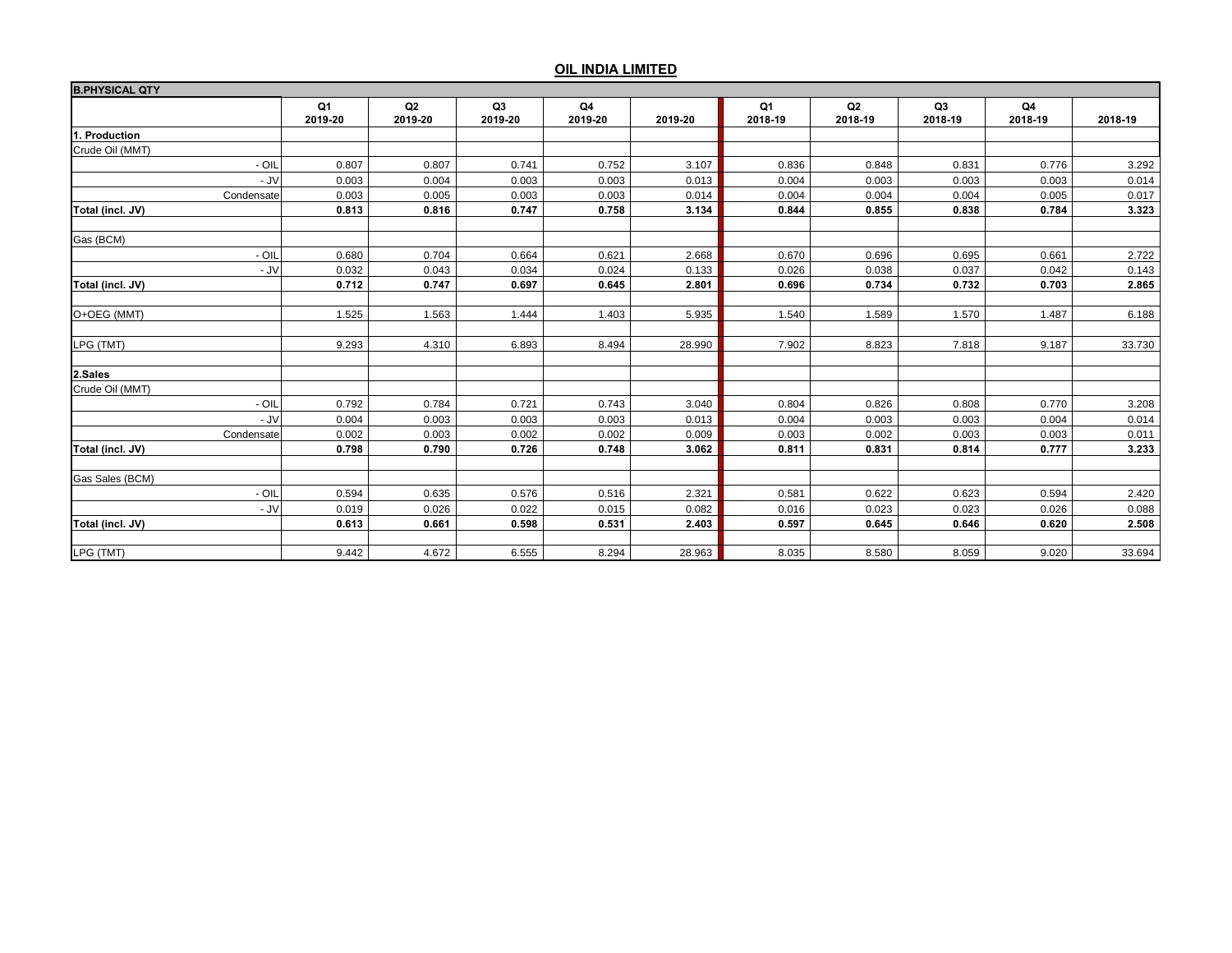| <b>C. FINANCIAL FIGURES (Rs crore)</b> |               |               |                           |               |          |               |                           |               |               |          |  |
|----------------------------------------|---------------|---------------|---------------------------|---------------|----------|---------------|---------------------------|---------------|---------------|----------|--|
|                                        | Q1<br>2019-20 | Q2<br>2019-20 | Q <sub>3</sub><br>2019-20 | Q4<br>2019-20 | 2019-20  | Q1<br>2018-19 | Q <sub>2</sub><br>2018-19 | Q3<br>2018-19 | Q4<br>2018-19 | 2018-19  |  |
| Crude Oil Sales                        |               |               |                           |               |          |               |                           |               |               |          |  |
| - Excl JV                              | 2593.20       | 2399.50       | 2312.77                   | 1997.26       | 9302.73  | 2755.90       | 3017.70                   | 2755.62       | 2381.85       | 10911.07 |  |
| -JV                                    | 10.96         | 9.59          | 6.91                      | 9.48          | 36.94    | 11.38         | 11.14                     | 12.92         | 9.50          | 44.94    |  |
| Total (incl. JV)                       | 2604.16       | 2409.09       | 2319.68                   | 2006.73       | 9339.66  | 2767.28       | 3028.84                   | 2768.54       | 2391.35       | 10956.01 |  |
| <b>Gas Sales</b>                       |               |               |                           |               |          |               |                           |               |               |          |  |
| - Excl JV                              | 465.16        | 505.27        | 399.00                    | 367.48        | 1736.91  | 351.99        | 393.24                    | 452.03        | 424.65        | 1621.91  |  |
| -JV                                    | 19.95         | 27.05         | 18.94                     | 13.29         | 79.23    | 12.62         | 18.64                     | 21.71         | 24.08         | 77.05    |  |
| Total (incl. JV)                       | 485.11        | 532.32        | 417.94                    | 380.76        | 1816.13  | 364.61        | 411.88                    | 473.74        | 448.73        | 1698.96  |  |
|                                        |               |               |                           |               |          |               |                           |               |               |          |  |
| LPG                                    | 39.03         | 15.05         | 22.44                     | 35.70         | 112.22   | 28.31         | 40.85                     | 39.74         | 32.63         | 141.53   |  |
| Condensate                             | 6.62          | 7.99          | 6.76                      | 4.19          | 25.56    | 10.51         | 11.46                     | 8.83          | 8.84          | 39.64    |  |
| Transportation Income                  | 91.03         | 99.60         | 72.25                     | 64.62         | 327.50   | 89.82         | 99.70                     | 100.95        | 74.87         | 365.34   |  |
| Total                                  | 136.68        | 122.64        | 101.45                    | 104.50        | 465.27   | 128.64        | 152.01                    | 149.52        | 116.34        | 546.51   |  |
|                                        |               |               |                           |               |          |               |                           |               |               |          |  |
| Income from Renewable resources        | 40.62         | 38.96         | 21.25                     | 26.07         | 126.90   | 41.44         | 53.47                     | 17.59         | 32.04         | 144.54   |  |
|                                        |               |               |                           |               |          |               |                           |               |               |          |  |
| Income from OFC Fibre Leasing          | 3.23          | 3.26          | 3.28                      | 2.94          | 12.71    | 3.51          | 3.50                      | 2.94          | 3.94          | 13.89    |  |
|                                        |               |               |                           |               |          |               |                           |               |               |          |  |
| <b>Sale Revenue</b>                    | 3269.80       | 3106.27       | 2863.60                   | 2521.00       | 11760.67 | 3305.48       | 3649.70                   | 3412.33       | 2992.40       | 13359.91 |  |
| Claim towards Natural Gas Subsidy      | 92.64         | 105.53        | 86.81                     | 66.91         | 351.89   | 78.47         | 89.46                     | 100.19        | 92.12         | 360.24   |  |
| Income from Services                   | 10.92         | 1.81          | 1.58                      | 1.65          | 15.96    | 6.51          | 4.42                      | 1.51          | 2.37          | 14.81    |  |
| <b>Other Operating Income</b>          | 103.56        | 107.34        | 88.39                     | 68.56         | 367.85   | 84.98         | 93.88                     | 101.70        | 94.49         | 375.05   |  |
|                                        |               |               |                           |               |          |               |                           |               |               |          |  |
| <b>Revenue from operations</b>         | 3373.36       | 3213.61       | 2951.99                   | 2589.56       | 12128.52 | 3390.46       | 3743.58                   | 3514.03       | 3086.89       | 13734.96 |  |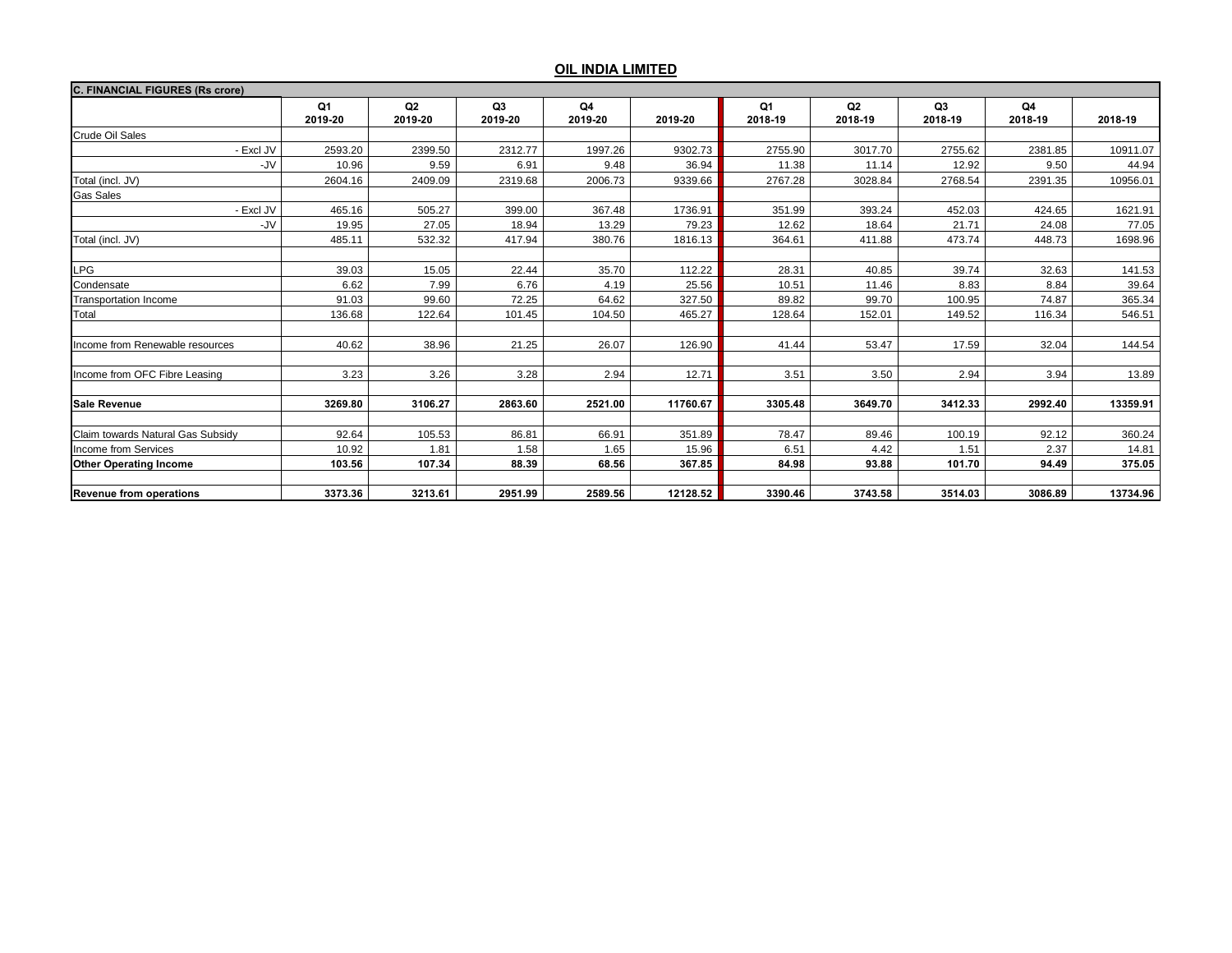| D. DDA COST (Rs crore)                 |               |                           |               |               |         |               |               |                           |               |         |
|----------------------------------------|---------------|---------------------------|---------------|---------------|---------|---------------|---------------|---------------------------|---------------|---------|
|                                        | Q1<br>2019-20 | Q <sub>2</sub><br>2019-20 | Q3<br>2019-20 | Q4<br>2019-20 | 2019-20 | Q1<br>2018-19 | Q2<br>2018-19 | Q <sub>3</sub><br>2018-19 | Q4<br>2018-19 | 2018-19 |
|                                        |               |                           |               |               |         |               |               |                           |               |         |
| Depreciation                           | 118.88        | 122.09                    | 125.25        | 185.18        | 551.40  | 95.95         | 102.57        | 103.27                    | 102.30        | 404.09  |
| Depletion                              | 276.36        | 287.67                    | 294.49        | 63.16         | 921.68  | 236.55        | 258.16        | 261.28                    | 317.14        | 1073.13 |
| Amortization                           | 4.17          | 5.61                      | 4.52          | 4.45          | 18.75   | 4.74          | 4.85          | 4.82                      | 4.68          | 19.09   |
| <b>Total</b>                           | 399.41        | 415.37                    | 424.26        | 252.79        | 1491.83 | 337.24        | 365.58        | 369.37                    | 424.12        | 1496.31 |
| <b>E. STATUTORY LEVIES (Rs crore)</b>  |               |                           |               |               |         |               |               |                           |               |         |
| Royalty                                | 472.01        | 451.56                    | 424.90        | 371.98        | 1720.44 | 497.41        | 540.63        | 503.46                    | 429.57        | 1971.07 |
| Cess                                   | 443.18        | 411.57                    | 395.90        | 343.51        | 1594.16 | 470.21        | 516.12        | 471.64                    | 408.96        | 1866.93 |
| Total                                  | 915.19        | 863.13                    | 820.80        | 715.49        | 3314.61 | 967.62        | 1056.75       | 975.10                    | 838.53        | 3838.00 |
|                                        |               |                           |               |               |         |               |               |                           |               |         |
| <b>Royalty</b>                         |               |                           |               |               |         |               |               |                           |               |         |
| Onshore                                |               |                           |               |               |         |               |               |                           |               |         |
| - Crude Oil                            | 419.37        | 395.11                    | 379.10        | 331.05        | 1524.62 | 457.60        | 496.00        | 451.89                    | 381.17        | 1786.66 |
| - Natural Gas                          | 52.64         | 56.45                     | 45.80         | 40.93         | 195.82  | 39.81         | 44.63         | 51.57                     | 48.40         | 184.41  |
| <b>Total</b>                           | 472.01        | 451.56                    | 424.90        | 371.98        | 1720.44 | 497.41        | 540.63        | 503.46                    | 429.57        | 1971.07 |
| <b>F. OTHER EXPENDITURE (Rs crore)</b> |               |                           |               |               |         |               |               |                           |               |         |
|                                        |               |                           |               |               |         |               |               |                           |               |         |
| Provisions                             | 286.14        | (191.87)                  | 20.65         | 1686.98       | 1801.90 | 43.09         | 123.26        | 18.63                     | 145.98        | 330.96  |
| Consumption of materials               | 61.88         | 65.38                     | 54.69         | 59.17         | 241.12  | 48.18         | 53.08         | 50.64                     | 72.39         | 224.29  |
| Cost of support services               | 188.78        | 219.11                    | 260.50        | 226.97        | 895.36  | 285.55        | 278.75        | 272.66                    | 277.53        | 1114.49 |
| Insurance, rent, CSR, sundry exps.etc. | 40.67         | 157.37                    | 129.79        | 415.62        | 743.45  | 169.39        | 270.94        | 148.46                    | 154.08        | 742.87  |
| exploration cost written off           | (1.05)        | 245.57                    | 65.61         | 74.39         | 384.52  | 119.21        | 43.18         | 43.18                     | 36.42         | 241.99  |
| Total                                  | 576.42        | 495.56                    | 531.24        | 2463.13       | 4066.35 | 665.42        | 769.21        | 533.57                    | 686.40        | 2654.60 |